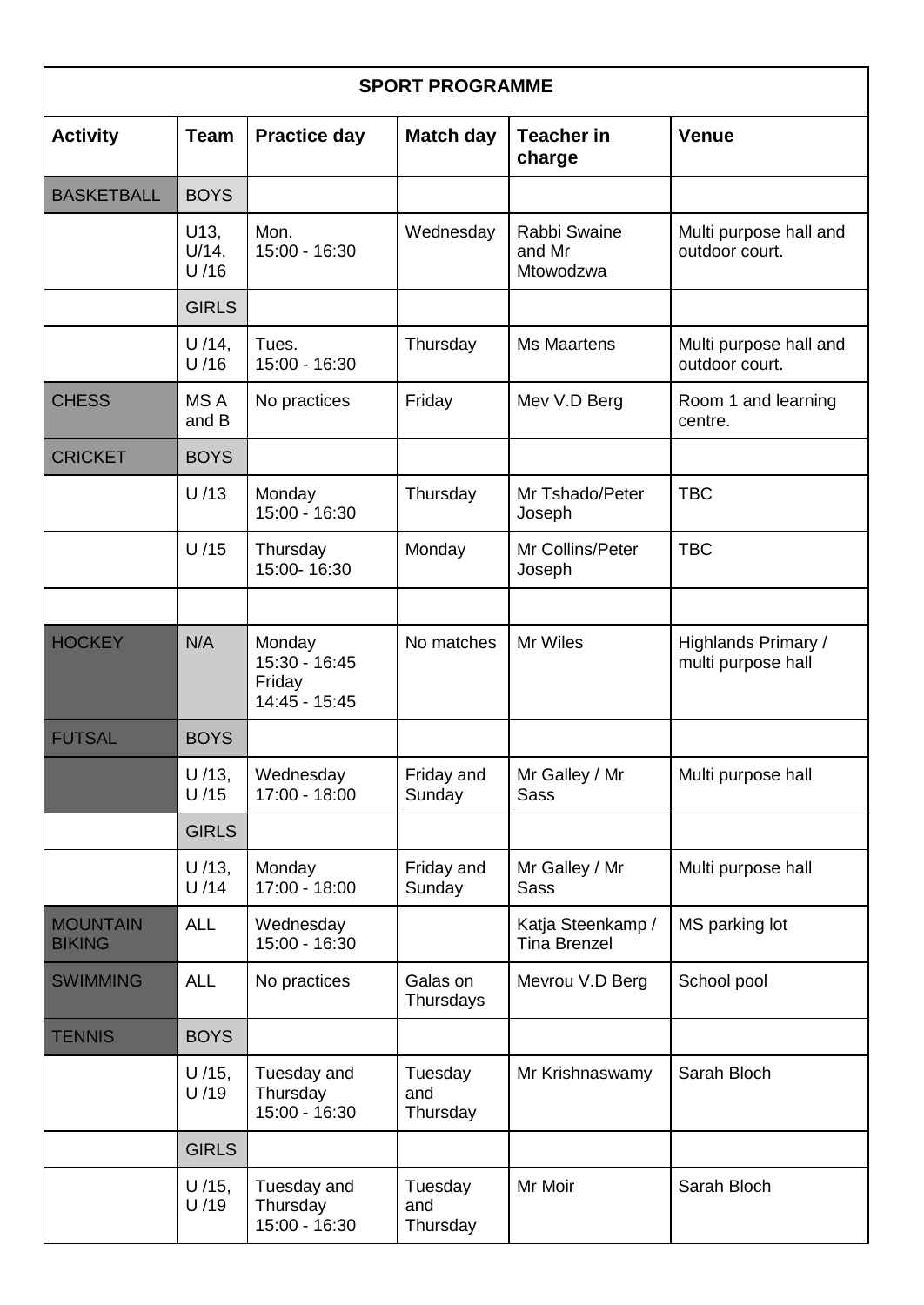| GRADE 7<br><b>TENNIS</b> | <b>ALL</b>   | Friday<br>$14:45 - 16:15$                                                                          | Wednesday | Ms Le Grange    | Sarah Bloch |
|--------------------------|--------------|----------------------------------------------------------------------------------------------------|-----------|-----------------|-------------|
| <b>WATERPOLO</b>         | <b>BOYS</b>  |                                                                                                    |           |                 |             |
|                          | U/13         | Wednesday<br>06:30 -07:30<br>Thursday<br>17:00 - 18:30                                             | Friday    | Mr Ncube        | School pool |
|                          | U/14         | Tuesday<br>15:30 - 17:00<br>Wednesday<br>$06:30 - 07:30$                                           | Friday    | Mr Frauenknecht | School pool |
|                          | u/15         | Monday<br>06:30-07:30<br>(with $u/19$ )<br>Tuesday<br>$15:30 - 17:00$<br>Thursday<br>17:00 - 18:30 | Friday    | Mr Blumenthal   | School pool |
|                          | <b>GIRLS</b> |                                                                                                    |           |                 |             |
|                          | U/13         | Monday<br>15:30 to 17:00<br>Friday<br>$06:30 - 07:30$                                              | Wednesday | Ms Conlon       | School pool |
|                          | U/148<br>15  | Monday<br>15:30 - 17:00<br>Tuesday<br>$06:30 - 07:30$                                              | Friday    | Mev De Klerk    | School pool |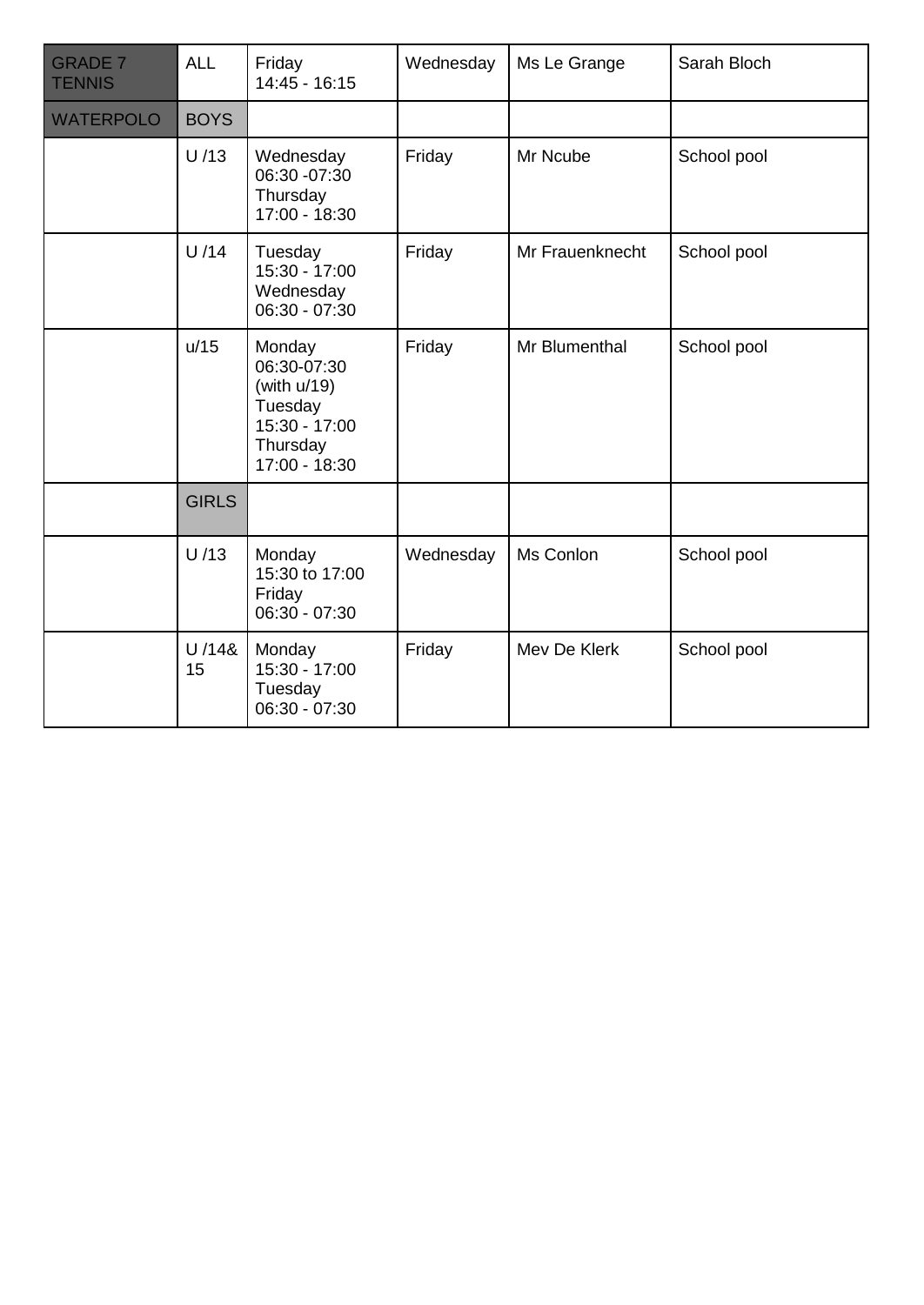| <b>CULTURE</b>                       |            |                                                      |                                                 |                                 |                    |
|--------------------------------------|------------|------------------------------------------------------|-------------------------------------------------|---------------------------------|--------------------|
| <b>Activity</b>                      | Age        | <b>Meeting Day</b>                                   |                                                 | <b>Teacher in</b><br>charge     | Venue              |
| <b>ART CLUB</b>                      | <b>ALL</b> | Wednesday<br>$15:00 - 16:00$                         |                                                 | Ms Arnold                       | Art room           |
| <b>MARIMBA</b>                       | <b>ALL</b> | Thursday<br>$14:15 - 15:00$                          |                                                 | Mr Moir                         | Music room         |
| <b>VOCAL</b><br><b>ENSEMBLE</b>      | <b>ALL</b> | Wednesday<br>18:00 - 20:30                           |                                                 | Mrs Ryder and<br>Ivor Joffe     |                    |
| CAG                                  | <b>ALL</b> | Tuesday<br>15:00 - 16:30                             | Outings to<br>be<br>confirmed<br>weekly         | Ms Romero<br>and Mnr<br>Vorster | Room <sub>3</sub>  |
| <b>DEBATING</b>                      | <b>ALL</b> | Thursday<br>$14:15 - 15:00$<br>Friday<br>14:30-15:30 | Matches on<br>Monday<br>evenings.<br><b>TBC</b> | Mr Helfrich                     | <b>High School</b> |
| <b>DRAMA</b>                         |            |                                                      |                                                 |                                 |                    |
| Improv                               | <b>ALL</b> | Tuesday<br>$15:15 - 16:15$                           |                                                 | Juffrou<br>Minnaar              | <b>MS Hall</b>     |
| Eisteddfod<br>prep and text<br>study | <b>ALL</b> | Wednesday<br>$15:15 - 16:15$                         |                                                 | Juffrou<br>Minnaar              | <b>MS Hall</b>     |
| Media                                | <b>ALL</b> | Wednesday<br>15:00-16:00                             |                                                 | Mnr Vorster                     | Computer room      |
| <b>Sirius</b>                        | <b>ALL</b> | Thursday<br>14:15-15:00                              |                                                 | Mr Helfrich                     | <b>High School</b> |